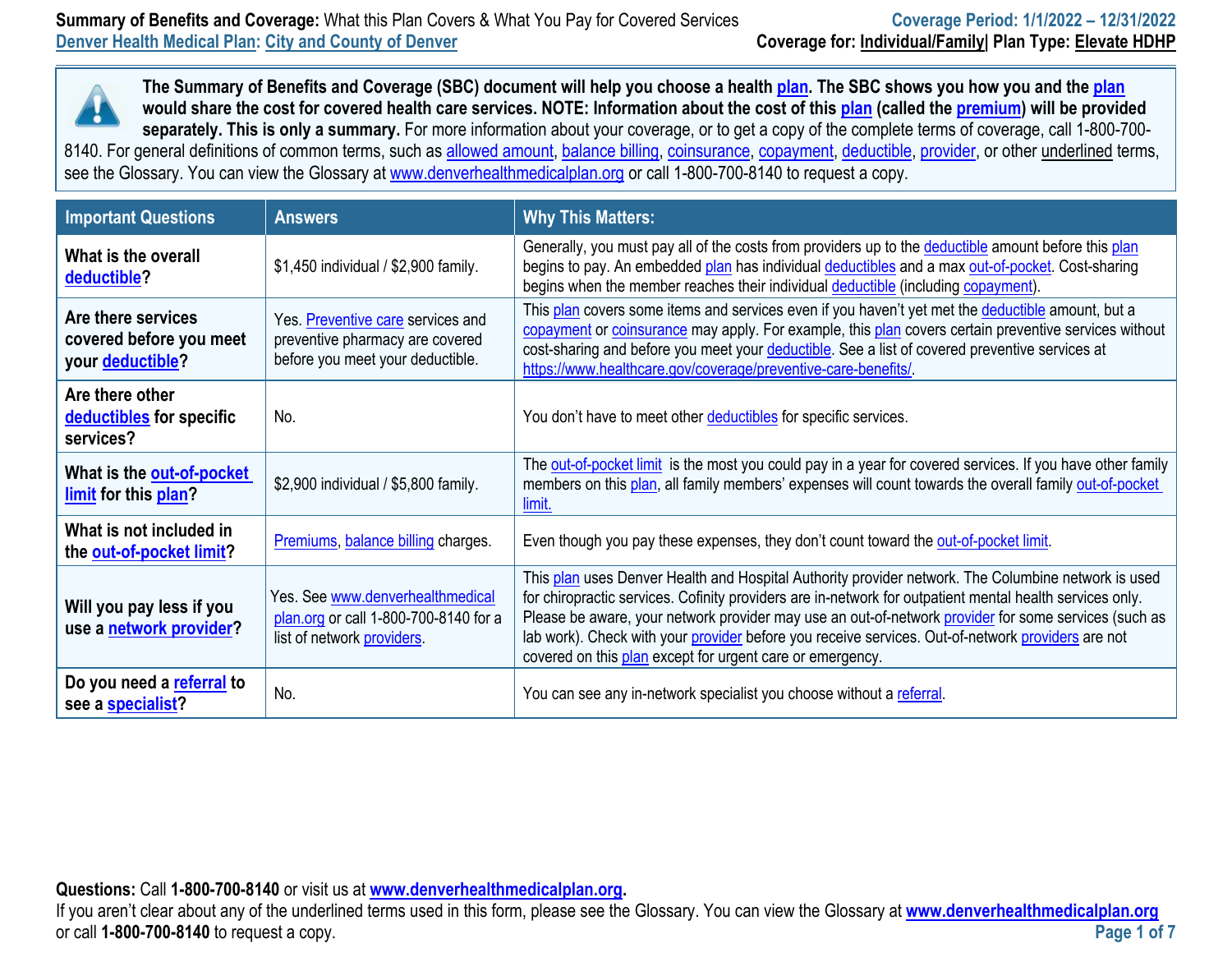$\blacktriangle$ All **[copayment](https://www.healthcare.gov/sbc-glossary/#copayment)** and **[coinsurance](https://www.healthcare.gov/sbc-glossary/#coinsurance)** costs shown in this chart are after your **[deductible](https://www.healthcare.gov/sbc-glossary/#deductible)** has been met, if a **[deductible](https://www.healthcare.gov/sbc-glossary/#deductible)** applies.

|                                                                                                      |                                                     | <b>What You Will Pay</b>                                                                                                                                                       |                                                                     |                                                                                                                                    |  |
|------------------------------------------------------------------------------------------------------|-----------------------------------------------------|--------------------------------------------------------------------------------------------------------------------------------------------------------------------------------|---------------------------------------------------------------------|------------------------------------------------------------------------------------------------------------------------------------|--|
| <b>Common Medical</b><br><b>Event</b>                                                                | <b>Services You May Need</b>                        | <b>Network Provider</b><br>(You will pay the least)                                                                                                                            | <b>Out-of-Network</b><br><b>Provider (You will</b><br>pay the most) | <b>Limitations, Exceptions, &amp; Other</b><br><b>Important Information</b>                                                        |  |
|                                                                                                      | Primary care visit to treat an injury<br>or illness | Deductible and 10% coinsurance                                                                                                                                                 | <b>Not Covered</b>                                                  | ---------none----------                                                                                                            |  |
| If you visit a health<br>care provider's<br>office or clinic                                         | <b>Specialist visit</b>                             | Deductible and 10% coinsurance                                                                                                                                                 | <b>Not Covered</b>                                                  | A referral or authorization may be<br>required for out of network providers.                                                       |  |
|                                                                                                      | Preventive care/screening/<br>immunization          | $$0$ copay                                                                                                                                                                     | Not covered                                                         | ---------- none----------                                                                                                          |  |
|                                                                                                      | Diagnostic test (x-ray, blood work)                 | Deductible and 10% coinsurance                                                                                                                                                 | Not covered                                                         | ---------- none----------                                                                                                          |  |
| If you have a test                                                                                   | Imaging (CT/PET scans, MRIs)                        | Deductible and 10% coinsurance                                                                                                                                                 | Not covered                                                         | *Pre-authorization required.                                                                                                       |  |
| If you need drugs<br>to treat your<br>illness or<br>condition<br>More information                    | <b>Discount Drugs</b>                               | 30-day supply:<br>DH Pharmacy: \$8 copay<br>National Network Pharmacy:<br>\$16 copay<br>90-day supply:<br>DH Pharmacy: \$16 copay<br>National Network Pharmacy:<br>\$32 copay  | Not covered                                                         | Deductible applies<br>Covers up to a 30-day supply (retail<br>prescription); 31-90 day supply (mail<br>order prescription).        |  |
| about <b>prescription</b><br>drug coverage is<br>available at<br>www.denverhealthm<br>edicalplan.org | <b>Generic Drugs</b>                                | 30-day supply:<br>DH Pharmacy: \$10 copay<br>National Network Pharmacy:<br>\$20 copay<br>90-day supply:<br>DH Pharmacy: \$20 copay<br>National Network Pharmacy:<br>\$40 copay | Not covered                                                         | <b>Deductible applies</b><br>Covers up to a 30-day supply (retail<br>prescription); 31-90 day supply (mail<br>order prescription). |  |

**Questions:** Call **1-800-700-8140** or visit us at **[www.denverhealthmedicalplan.org](http://www.denverhealthmedicalplan.org/).** 

If you aren't clear about any of the underlined terms used in this form, please see the Glossary. You can view the Glossary at **[www.denverhealthmedicalplan.org](http://www.denverhealthmedicalplan.org/)** or call **1-800-700-8140** to request a copy. **Page 2 of 7**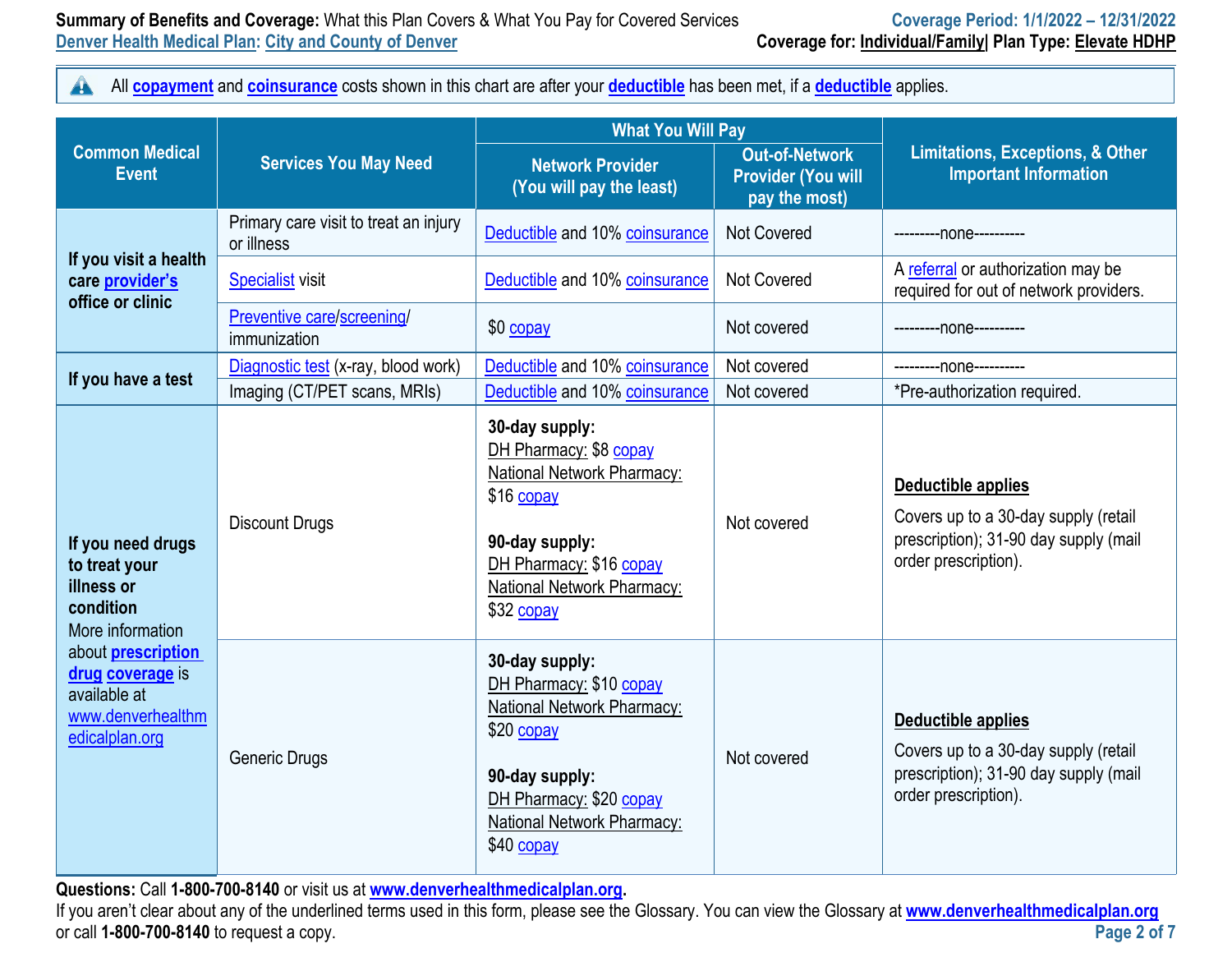**Summary of Benefits and Coverage:** What this Plan Covers & What You Pay for Covered Services **Coverage Period: 1/1/2022 – 12/31/2022**

**Coverage for: Individual/Family| Plan Type: Elevate HDHP** 

|                                       |                                                  | <b>What You Will Pay</b>                                                                                                                                                         |                                                                     |                                                                                                                                    |
|---------------------------------------|--------------------------------------------------|----------------------------------------------------------------------------------------------------------------------------------------------------------------------------------|---------------------------------------------------------------------|------------------------------------------------------------------------------------------------------------------------------------|
| <b>Common Medical</b><br><b>Event</b> | <b>Services You May Need</b>                     | <b>Network Provider</b><br>(You will pay the least)                                                                                                                              | <b>Out-of-Network</b><br><b>Provider (You will</b><br>pay the most) | <b>Limitations, Exceptions, &amp; Other</b><br><b>Important Information</b>                                                        |
|                                       | Non-Preferred Generic drugs                      | 30-day supply:<br>DH Pharmacy: \$15 copay<br>National Network Pharmacy:<br>\$30 copay<br>90-day supply:<br>DH Pharmacy: \$30 copay<br>National Network Pharmacy:<br>\$60 copay   | Not covered                                                         | <b>Deductible applies</b><br>Covers up to a 30-day supply (retail<br>prescription); 31-90 day supply (mail<br>order prescription). |
|                                       | Preferred brand drugs                            | 30-day supply:<br>DH Pharmacy: \$30 copay<br>National Network Pharmacy:<br>\$60 copay<br>90-day supply:<br>DH Pharmacy: \$60 copay<br>National Network Pharmacy:<br>$$120$ copay | Not covered                                                         | <b>Deductible applies</b><br>Covers up to a 30-day supply (retail<br>prescription); 31-90 day supply (mail<br>order prescription). |
|                                       | Non-preferred brand/Preferred<br>Specialty drugs | 30-day supply:<br>DH Pharmacy: \$35 copay<br>National Network Pharmacy:<br>\$70 copay<br>90-day supply:<br>DH Pharmacy: \$70 copay<br>National Network Pharmacy:<br>\$140 copay  | Not covered                                                         | <b>Deductible applies</b><br>Covers up to a 30-day supply (retail<br>prescription); 31-90 day supply (mail<br>order prescription). |

**Questions:** Call **1-800-700-8140** or visit us at **[www.denverhealthmedicalplan.org](http://www.denverhealthmedicalplan.org/).** 

If you aren't clear about any of the underlined terms used in this form, please see the Glossary. You can view the Glossary at **[www.denverhealthmedicalplan.org](http://www.denverhealthmedicalplan.org/)** or call **1-800-700-8140** to request a copy.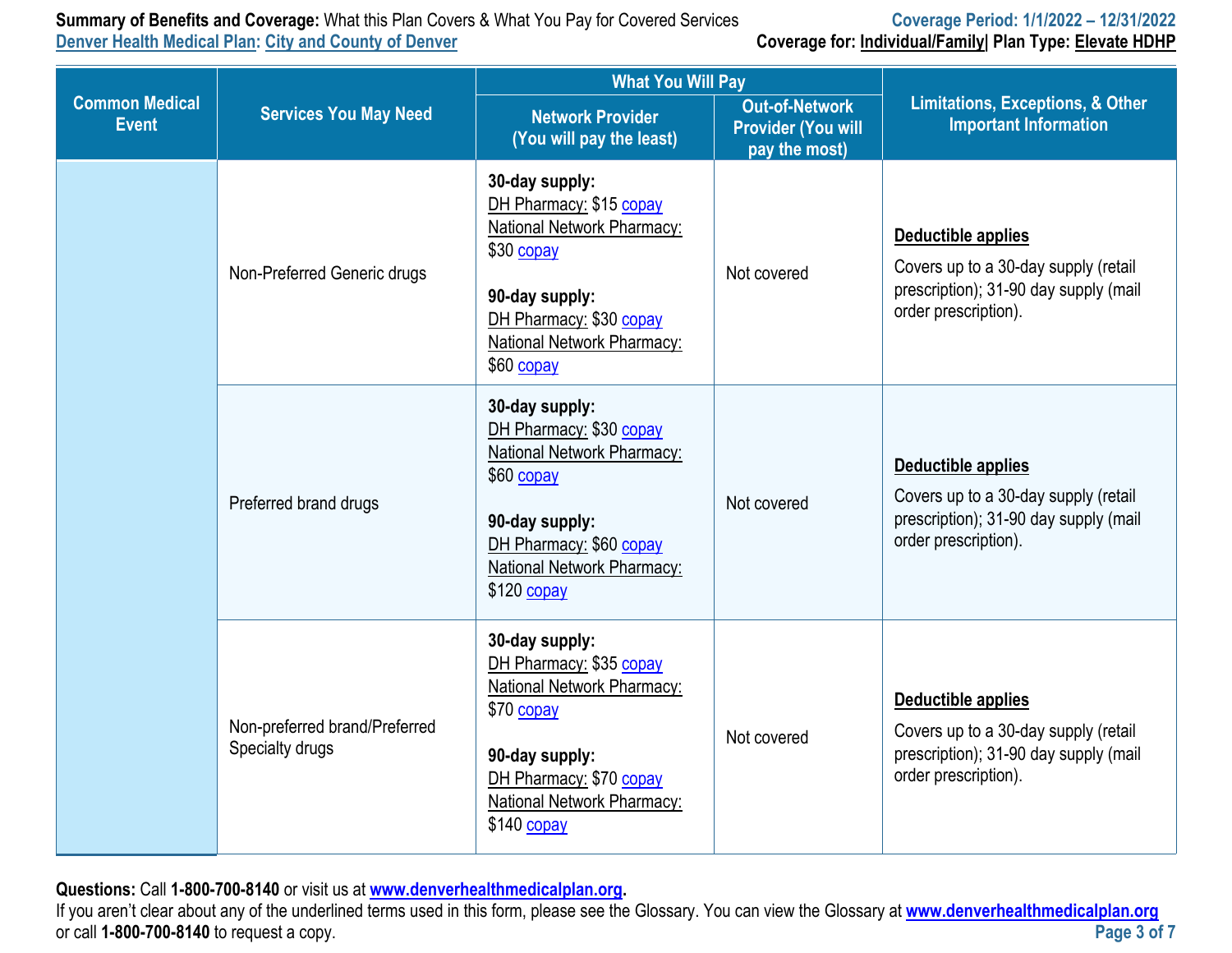**Summary of Benefits and Coverage:** What this Plan Covers & What You Pay for Covered Services **Coverage Period: 1/1/2022 - 12/31/2022 Denver Health Medical Plan: City and County of Denver** 

|  | Coverage for: Individual/Family   Plan Type: Elevate HDHF |  |  |
|--|-----------------------------------------------------------|--|--|
|--|-----------------------------------------------------------|--|--|

|                                                                       |                                                       | <b>What You Will Pay</b>                                                                                                                                      |                                   |                                                                                                                                            |  |
|-----------------------------------------------------------------------|-------------------------------------------------------|---------------------------------------------------------------------------------------------------------------------------------------------------------------|-----------------------------------|--------------------------------------------------------------------------------------------------------------------------------------------|--|
| <b>Common Medical</b><br><b>Services You May Need</b><br><b>Event</b> |                                                       | <b>Out-of-Network</b><br><b>Network Provider</b><br><b>Provider (You will</b><br>(You will pay the least)<br>pay the most)                                    |                                   | <b>Limitations, Exceptions, &amp; Other</b><br><b>Important Information</b>                                                                |  |
|                                                                       | <b>Specialty drugs</b>                                | 30-day supply:<br>DH Pharmacy: \$40 copay<br>National Network Pharmacy:<br>\$80 copay<br>90-day supply:<br>DH Pharmacy: N/A<br>National Network Pharmacy: N/A | Not covered                       | Deductible applies<br>Covers up to a 30-day supply (retail<br>prescription); 31-90 day supply (mail<br>order prescription) is not covered. |  |
| If you have<br>outpatient surgery                                     | Facility fee (e.g., ambulatory<br>surgery center)     | Deductible and 10%<br>coinsurance                                                                                                                             | Not covered                       | *Pre-authorization required.                                                                                                               |  |
|                                                                       | Physician/surgeon fees                                | (Included in copayment above)*                                                                                                                                | Not covered                       | *Pre-authorization required.                                                                                                               |  |
|                                                                       | <b>Emergency room care</b>                            | Deductible and 10%<br>coinsurance                                                                                                                             | Deductible and 10%<br>coinsurance | Waived if admitted (Inpatient copay<br>then applies).                                                                                      |  |
| If you need<br>immediate medical<br>attention                         | <b>Emergency medical transportation</b>               | Deductible and 10%<br>coinsurance                                                                                                                             | Deductible and 10%<br>coinsurance | ---------none----------                                                                                                                    |  |
|                                                                       | <b>Urgent care</b>                                    | Deductible and 10%<br>coinsurance                                                                                                                             | Deductible and 10%<br>coinsurance | Dispatch Health included.                                                                                                                  |  |
| If you have a                                                         | Facility fee (e.g., hospital room)                    | Deductible and 10%<br>coinsurance                                                                                                                             | Not covered                       | *Pre-authorization required.                                                                                                               |  |
| hospital stay                                                         | Physician/surgeon fees                                | (Included in copayment above)*                                                                                                                                | Not covered                       | *Pre-authorization required.                                                                                                               |  |
| If you need mental<br>health, behavioral                              | Outpatient services                                   | Deductible and 10%<br>coinsurance                                                                                                                             | Not covered                       | ---------none----------                                                                                                                    |  |
| health, or<br>substance abuse<br>services                             | Inpatient services                                    | Deductible and 10%<br>coinsurance                                                                                                                             | Not covered                       | *Pre-authorization required.                                                                                                               |  |
| If you are pregnant                                                   | Office visits                                         | Deductible and 10%<br>coinsurance                                                                                                                             | Not covered                       | Preventive/prenatal visits and one<br>postnatal visit are a \$0 copay. Cost<br>sharing may apply for additional<br>services.               |  |
|                                                                       | Childbirth/delivery<br>professional/facility services | Deductible and 10%<br>coinsurance                                                                                                                             | Not covered                       | Cost sharing may apply for additional<br>services.                                                                                         |  |

**Questions:** Call **1-800-700-8140** or visit us at **[www.denverhealthmedicalplan.org](http://www.denverhealthmedicalplan.org/).** 

If you aren't clear about any of the underlined terms used in this form, please see the Glossary. You can view the Glossary at **[www.denverhealthmedicalplan.org](http://www.denverhealthmedicalplan.org/)** or call **1-800-700-8140** to request a copy.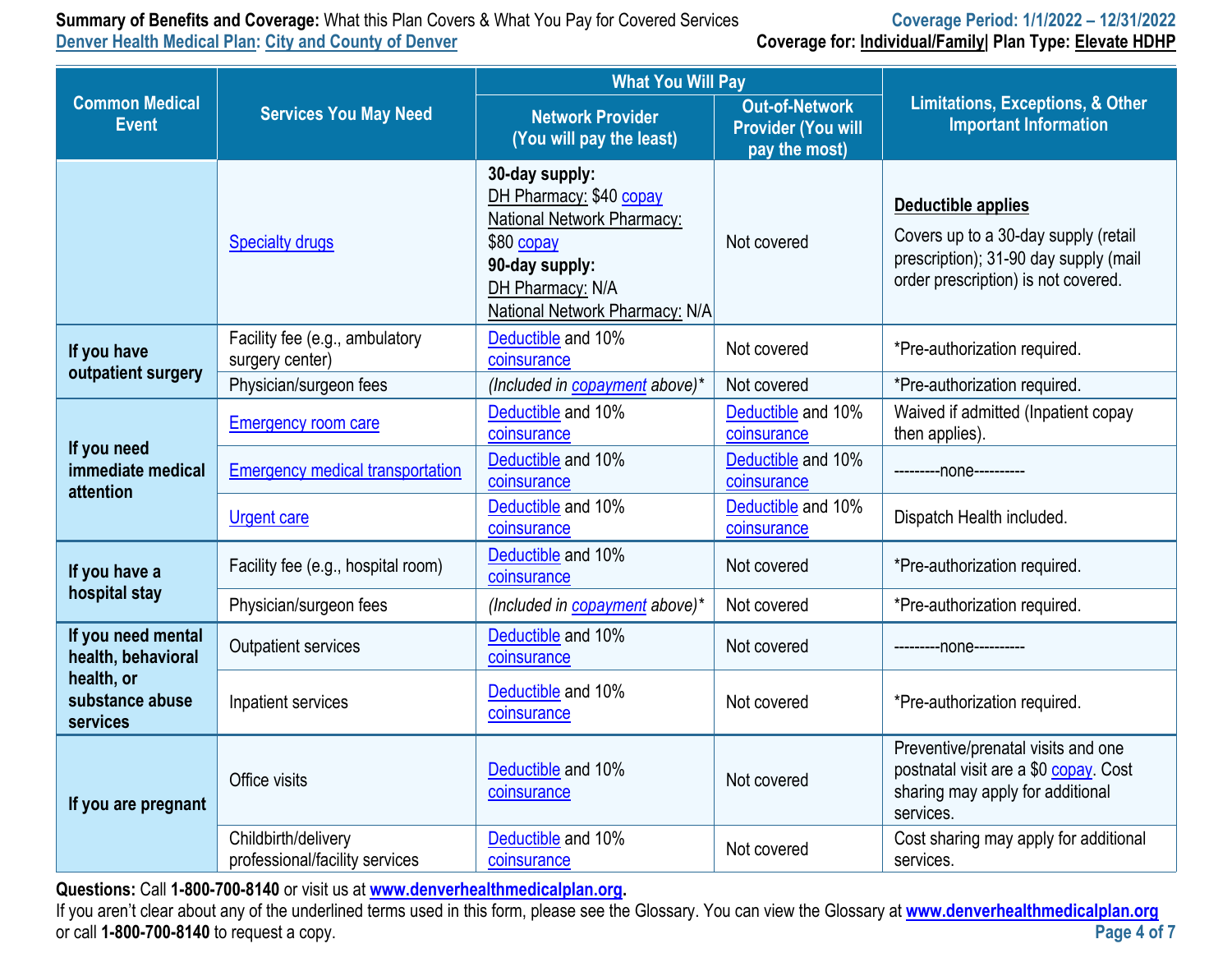### **Summary of Benefits and Coverage:** What this Plan Covers & What You Pay for Covered Services **Coverage Period: 1/1/2022 – 12/31/2022 Denver Health Medical Plan: City and County of Denver**

|                                                                         |                                | <b>What You Will Pay</b>                                                                                                   | <b>Limitations, Exceptions, &amp; Other</b><br><b>Important Information</b> |                                                                                                                |
|-------------------------------------------------------------------------|--------------------------------|----------------------------------------------------------------------------------------------------------------------------|-----------------------------------------------------------------------------|----------------------------------------------------------------------------------------------------------------|
| <b>Common Medical</b><br><b>Event</b>                                   | <b>Services You May Need</b>   | <b>Out-of-Network</b><br><b>Network Provider</b><br><b>Provider (You will</b><br>(You will pay the least)<br>pay the most) |                                                                             |                                                                                                                |
|                                                                         | Home health care               | Deductible and 10%<br>coinsurance                                                                                          | Not covered                                                                 | *Pre-authorization required. Coverage<br>limited to 100 days per calendar year.                                |
|                                                                         | <b>Rehabilitation services</b> | Deductible and 10%<br>coinsurance                                                                                          | Not covered                                                                 | Coverage is limited to 30 visits per<br>calendar year per type of therapy<br>(occupational, physical, speech). |
| If you need help<br>recovering or have<br>other special<br>health needs | <b>Habilitation services</b>   | Deductible and 10%<br>coinsurance                                                                                          | Not covered                                                                 | Coverage is limited to 30 visits per<br>calendar year per type of therapy<br>(occupational, physical, speech). |
|                                                                         | <b>Skilled nursing care</b>    | Deductible and 10%<br>coinsurance                                                                                          | Not covered                                                                 | *Pre-authorization required. Coverage<br>limited to 100 days per calendar year.                                |
|                                                                         | Durable medical equipment      | 10% coinsurance*                                                                                                           | Not covered                                                                 | *Pre-authorization may be required.                                                                            |
|                                                                         | Hospice services               | Deductible and 10%<br>coinsurance                                                                                          | Not covered                                                                 | *Pre-authorization required. Each<br>benefit period has a duration of three<br>months.                         |
|                                                                         | Children's eye exam            | Not covered                                                                                                                | Not covered                                                                 | Excluded service.                                                                                              |
| If your child needs<br>dental or eye care                               | Children's glasses             | Not covered                                                                                                                | Not covered                                                                 | Excluded service.                                                                                              |
|                                                                         | Children's dental check-up     | Not covered                                                                                                                | Not covered                                                                 | Fluoride varnish at PCP visit covered.                                                                         |

**Questions:** Call **1-800-700-8140** or visit us at **[www.denverhealthmedicalplan.org](http://www.denverhealthmedicalplan.org/).** 

If you aren't clear about any of the underlined terms used in this form, please see the Glossary. You can view the Glossary at **[www.denverhealthmedicalplan.org](http://www.denverhealthmedicalplan.org/)** or call **1-800-700-8140** to request a copy.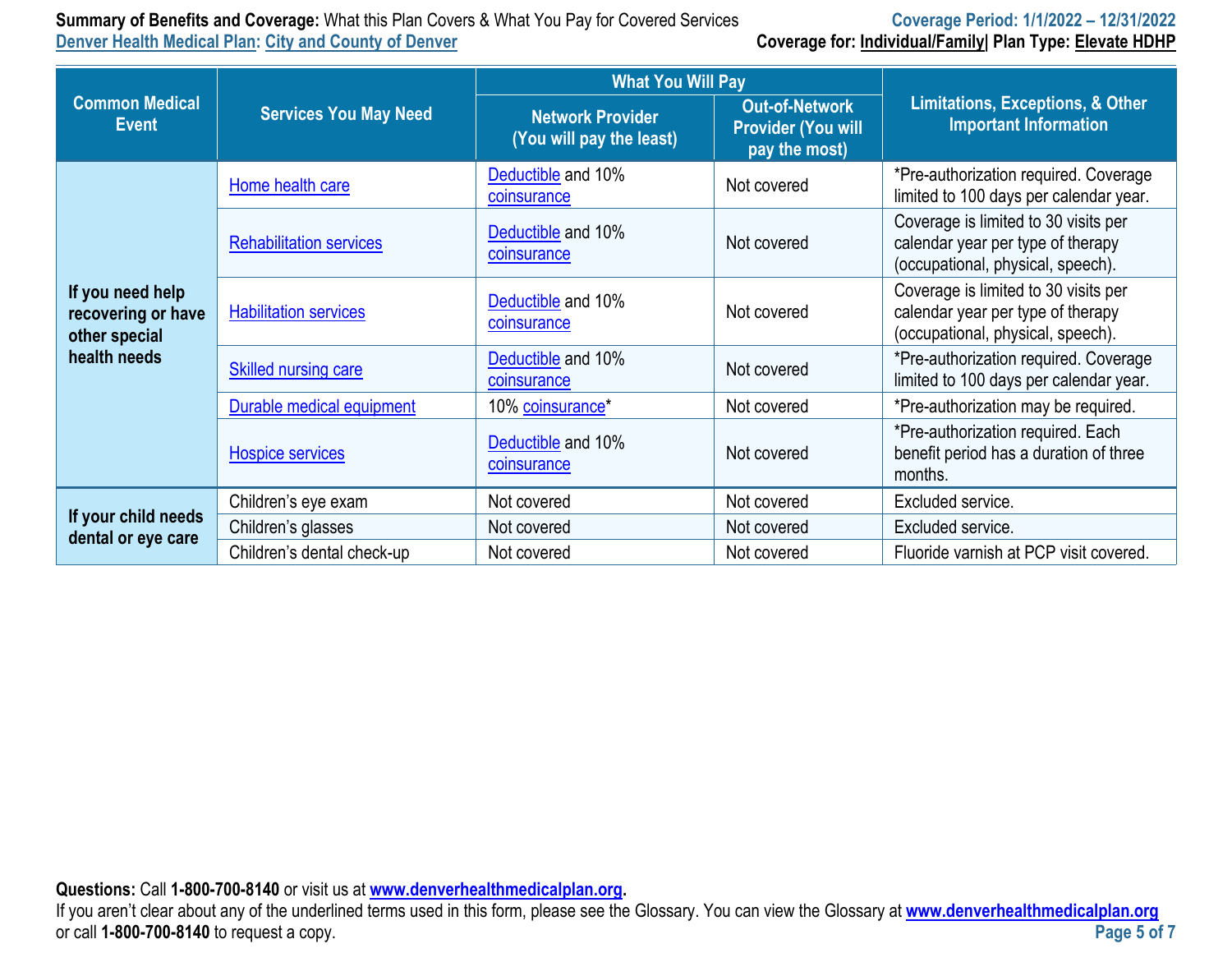# **Excluded Services & Other Covered Services:**

| Services Your Plan Generally Does NOT Cover (Check your policy or plan document for more information and a list of any other excluded services.) |  |                                 |           |                                                 |  |  |
|--------------------------------------------------------------------------------------------------------------------------------------------------|--|---------------------------------|-----------|-------------------------------------------------|--|--|
| Elective abortions                                                                                                                               |  | Long-term care                  |           | Weight loss programs                            |  |  |
| Cosmetic surgery                                                                                                                                 |  | Infertility treatment           |           | Acupuncture                                     |  |  |
| Dental care (adult/child)                                                                                                                        |  | Routine foot care               |           | No coverage provided outside the U.S.           |  |  |
| Other Covered Services (Limitations may apply to these services. This isn't a complete list. Please see your plan document.)                     |  |                                 |           |                                                 |  |  |
| Oxygen                                                                                                                                           |  | Hearing aids                    | $\bullet$ | Private-duty nursing (when medically necessary) |  |  |
| <b>Chiropractic Care</b>                                                                                                                         |  | Routine eye care (adult, child) |           | <b>Bariatric Surgery</b>                        |  |  |

Your Rights to Continue Coverage: There are agencies that can help if you want to continue your coverage after it ends. The contact information for those agencies is: U.S. Department of Labor, Employee Benefits Security Administration at 1-866-444-EBSA (3272) or [https://www.dol.gov/agencies/ebsa,](https://www.dol.gov/agencies/ebsa) or U.S. Department of Health and Human Services, Center for Consumer Information and Insurance Oversight, at 1-877-267-2323 x61565 or [www.cciio.cms.gov.](http://www.cciio.cms.gov/) Other coverage options may be available to you too, including buying individual insurance coverage through the Health Insurance [Marketplace.](https://www.healthcare.gov/sbc-glossary/#marketplace) For more information about the [Marketplace,](https://www.healthcare.gov/sbc-glossary/#marketplace) visit [www.HealthCare.gov](http://www.healthcare.gov/) or call 1-800-318-2596.

Your Grievance and Appeals Rights: There are agencies that can help if you have a complaint against your [plan](https://www.healthcare.gov/sbc-glossary/#plan) for a denial of a [claim.](https://www.healthcare.gov/sbc-glossary/#claim) This complaint is called a [grievance](https://www.healthcare.gov/sbc-glossary/#grievance) or [appeal. F](https://www.healthcare.gov/sbc-glossary/#appeal)or more information about your rights, look at the explanation of benefits you will receive for that medical [claim.](https://www.healthcare.gov/sbc-glossary/#claim) Your [plan d](https://www.healthcare.gov/sbc-glossary/#plan)ocuments also provide complete information to submit a [claim,](https://www.healthcare.gov/sbc-glossary/#claim) [appeal,](https://www.healthcare.gov/sbc-glossary/#appeal) or a [grievance f](https://www.healthcare.gov/sbc-glossary/#grievance)or any reason to your [plan.](https://www.healthcare.gov/sbc-glossary/#plan) For more information about your rights, this notice, or assistance, contact: Denver Health Medical Plan, Inc. at 1-800-700-8140 or [www.denverhealthmedicalplan.org,](http://www.denverhealthmedicalplan.org/) or the Department of Labor's Employee Benefits Security Administration at 1-866-444-EBSA (3272) or <https://www.dol.gov/agencies/ebsa>.

#### **Does this plan provide Minimum Essential Coverage? Yes**

If you don't have [Minimum Essential Coverage f](https://www.healthcare.gov/sbc-glossary/#minimum-essential-coverage)or a month, you'll have to make a payment when you file your tax return unless you qualify for an exemption from the requirement that you have health coverage for that month.

#### **Does this plan meet the Minimum Value Standards? Yes**

If your [plan](https://www.healthcare.gov/sbc-glossary/#plan) doesn't meet the [Minimum Value Standards,](https://www.healthcare.gov/sbc-glossary/#minimum-value-standard) you may be eligible for a [premium tax credit t](https://www.healthcare.gov/sbc-glossary/#premium-tax-credits)o help you pay for a [plan](https://www.healthcare.gov/sbc-glossary/#plan) through the [Marketplace.](https://www.healthcare.gov/sbc-glossary/#marketplace)

#### **Language Access Services:**

Spanish (Español): Para obtener asistencia en Español, llame al 303-602-2100 / 1-800-700-8140.

Tagalog (Tagalog): Kung kailangan ninyo ang tulong sa Tagalog tumawag sa 303-602-2100 / 1-800-700-8140.

Chinese (中文): 如果需要中文的帮助, 请拨打这个号码 303-602-2100 / 1-800-700-8140.

Navajo (Dine): Dinek'ehgo shika at'ohwol ninisingo, kwiijigo holne' 303-602-2100 / 1-800-700-8140.

*To see examples of how this [plan](https://www.healthcare.gov/sbc-glossary/#plan) might cover costs for a sample medical situation, see the next section.*

#### **Questions:** Call **1-800-700-8140** or visit us at **[www.denverhealthmedicalplan.org](http://www.denverhealthmedicalplan.org/).**

If you aren't clear about any of the underlined terms used in this form, please see the Glossary. You can view the Glossary at **[www.denverhealthmedicalplan.org](http://www.denverhealthmedicalplan.org/)** or call **1-800-700-8140** to request a copy. **Page 6 of 7**